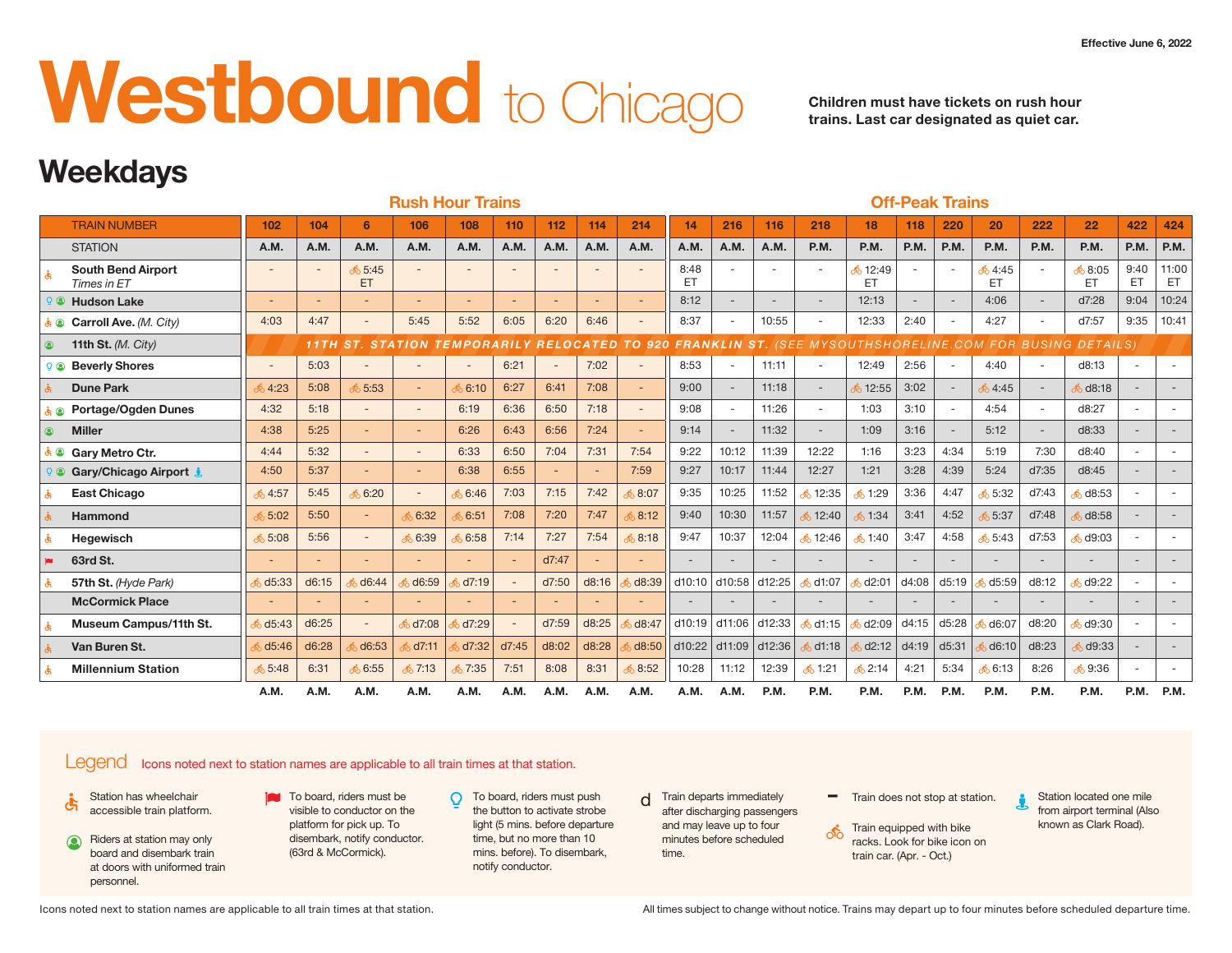## **Westboound** to Chicago **Children must have tickets on rush hour**

**Off-Peak Trains**

**trains. Last car designated as quiet car.**

### **Saturday, Sunday & Holidays**

|                                                       |                     |                    |                             |        | <b>UTT-PEAK ITAINS</b>   |                        |                                                            |               |                         |
|-------------------------------------------------------|---------------------|--------------------|-----------------------------|--------|--------------------------|------------------------|------------------------------------------------------------|---------------|-------------------------|
| <b>TRAIN NUMBER</b>                                   | 600                 | 502                | 504                         | 606    | 506                      | 608                    | 508                                                        | 610           | 510                     |
| <b>STATION</b>                                        | A.M.                | A.M.               | A.M.                        | A.M.   | <b>P.M.</b>              | <b>P.M.</b>            | P.M.                                                       | P.M.          | <b>P.M.</b>             |
| <b>South Bend Airport</b><br>Times in ET              | $\sim$              | ஃ 7:45<br>ET.      | ஃ 9:01<br>ET.               | $\sim$ | ஃ 1:05<br>ET.            | $\sim$                 | ு 5:45<br>ET.                                              |               | ஃ 10:16<br>ET           |
| <b>3</b> Hudson Lake                                  | $\sim$              | 7:08               | 8:25                        | $\sim$ | 12:28                    | $\sim$                 | 5:08                                                       |               | 9:39                    |
| $\mathbf{k} \otimes \mathbf{C}$ arroll Ave. (M. City) | 5:20                | 7:30               | $\sim$                      | 9:27   | 12:52                    | 3:40                   | 5:30                                                       | 7:10          | 10:01                   |
| 11th St. $(M. City)$<br>$\circledcirc$                |                     |                    |                             |        |                          |                        | 11TH ST. STATION TEMPORARILY RELOCATED TO 920 FRANKLIN ST. |               |                         |
| <b>2 &amp; Beverly Shores</b>                         | 5:35                | 7:46               | $\sim$                      | 9:43   | 1:08                     | 3:56                   | 5:45                                                       | 7:26          | 10:16                   |
| <b>Dune Park</b>                                      | 5:41                | 57:52              | <b>်</b> 9:01               | 9:49   | ஃ 1:15                   | 64:02                  | 5:51                                                       | 7:32          | <mark>ა</mark> 10:22    |
| <b>&amp;</b> Portage/Ogden Dunes                      | 5:50                | 8:00               | $\sim$                      | 9:57   | 1:24                     | 4:10                   | 5:59                                                       | 7:40          | 10:30                   |
| <b>Miller</b><br>$\circledcirc$                       | 5:56                | 8:06               | $\sim$                      | 10:03  | 1:31                     | 4:16                   | 6:05                                                       | 7:46          | 10:36                   |
| க் <sup>@</sup> Gary Metro Ctr.                       | 6:04                | 8:12               | $\sim$                      | 10:09  | 1:38                     | 4:22                   | 6:11                                                       | 7:52          | 10:42                   |
| <b>&amp; Gary/Chicago Airport</b>                     | 6:09                | 8:17               | $\sim$                      | 10:14  | 1:43                     | 4:27                   | 6:16                                                       | 7:57          | 10:47                   |
| <b>East Chicago</b>                                   | $\frac{1}{20}$ 6:15 | 68:26              | <b>்</b> 9:30               | 10:22  | ் 1:52                   | 64:35                  | <b>ு6:24</b>                                               | 8:05          | ஃ 10:56                 |
| <b>Hammond</b>                                        | 6:20                | 68:31              | <b>69:35</b>                | 10:27  | $\frac{1}{20}$ 1:57      | 64:40                  | 6:29                                                       | 8:10          | <b>்</b> 11:01          |
| Hegewisch                                             | <u> ර</u> ි. 6:25   | 8:38               | $\frac{1}{20}$ 9:40         | 10:34  | <b>ஃ</b> 2:04            | ஃ 4:47                 | ஃ 6:36                                                     | 8:17          | ஃ 11:08                 |
| 63rd St.                                              | $\sim$              | $\sim$             | $\sim$                      | $\sim$ | $\overline{\phantom{a}}$ | $\sim$                 |                                                            |               |                         |
| 57th St. (Hyde Park)                                  | 6 d6:46             | d8:59              | d10:03                      | d10:56 | $6$ d2:25                | d5:09                  | d6:57                                                      | d8:38         | <mark>ර</mark> ් d11:29 |
| McCormick Place                                       | 66:52               | $\sqrt{9:05}$      | $\frac{1}{2}$ d10:08 d11:02 |        | $6$ d2:31                | $6$ d5:15              | $\sqrt{d}$ 7:03                                            | $\vert$ d8:44 | <mark>்</mark> d11:35   |
| Museum Campus/11th St.                                | 6:55                | d9:08              | <mark>ა</mark> ძ10:11       | d11:05 | $6$ d2:34                | <mark>ර</mark> ් d5:18 | $\frac{1}{6}$ d7:06                                        | $\vert$ d8:47 | <mark>க்</mark> d11:38  |
| Van Buren St.                                         | 6.38                | $6$ d9:11          | $\frac{1}{6}$ d10:14        | d11:08 | $6$ d2:37                | 6d5:21                 | $\frac{1}{6}$ d7:09 $\mid$                                 | $\vert$ d8:50 | <mark>ஃ d11:41</mark>   |
| <b>Millennium Station</b>                             | ஃ 7:00              | $\frac{1}{6}$ 9:13 | ஃ 10:16                     | 11:10  | <b>ு</b> 2:39            | <u>කර</u> ි 5:23       | ஃ 7:11                                                     | 8:52          | ஃ 11:43                 |
|                                                       | A.M.                | A.M.               | A.M.                        | A.M.   | P.M.                     | P.M.                   | P.M.                                                       | P.M.          | P.M.                    |

### Legend Icons noted next to station names are applicable to all train times at that station.

- 
- Riders at station may only board and disembark train at doors with uniformed train personnel.  $\circledcirc$
- $\bullet$  Station has wheelchair **accessible train platform.** To board, riders must be  $\bullet$   $\bullet$  accessible train platform. visible to conductor on the platform for pick up. To disembark, notify conductor. (63rd & McCormick).
	- **O** To board, riders must push the button to activate strobe light (5 mins. before departure time, but no more than 10 mins. before). To disembark, notify conductor.
- $d$  Train departs immediately  $\qquad \qquad \blacksquare$  Train does not stop at station. after discharging passengers and may leave up to four minutes before scheduled time.
	-
	- Train equipped with bike racks. Look for bike icon on train car. (Apr. - Oct.) ௸
- Station located one mile from airport terminal (Also known as Clark Road). į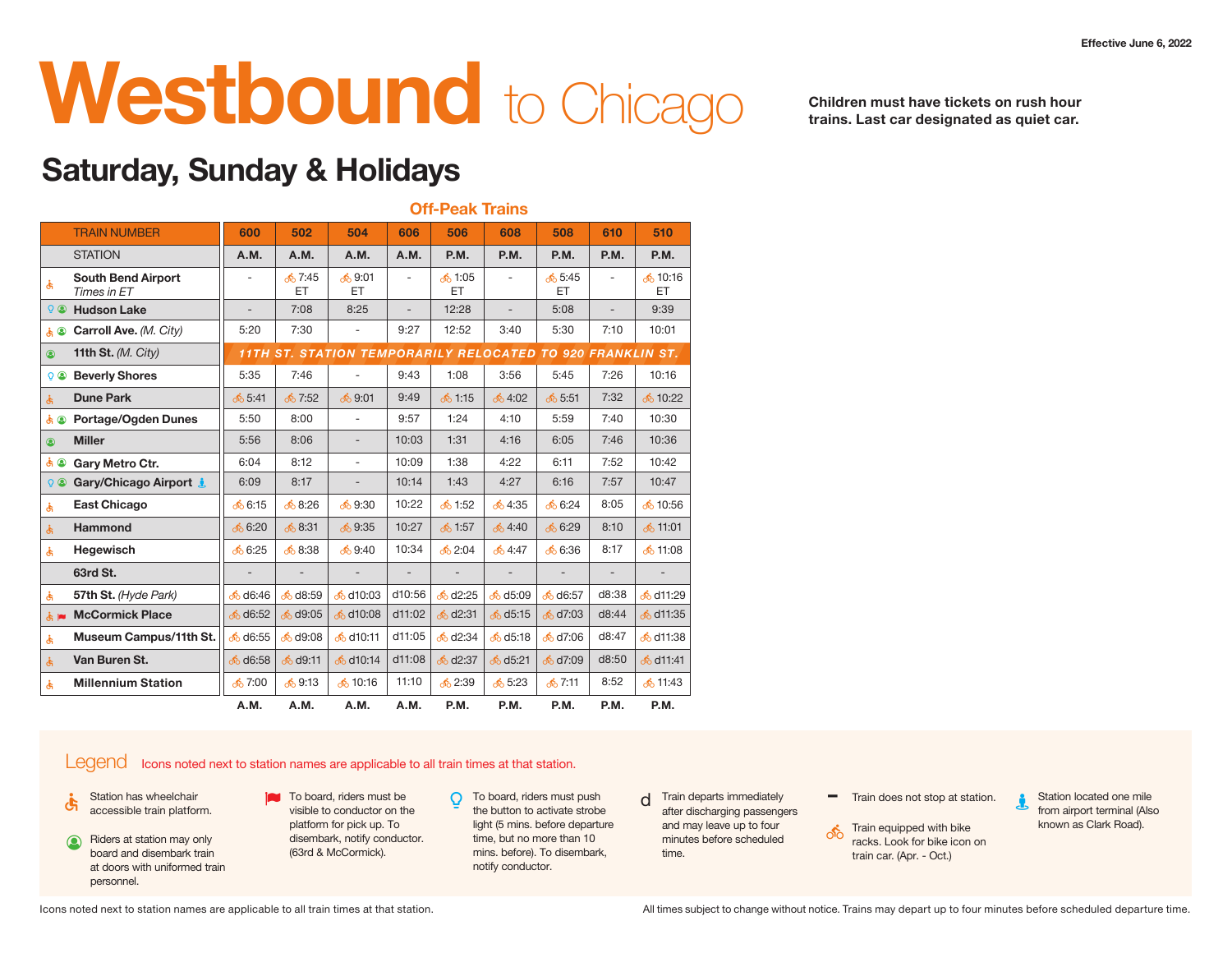## **East bound from Chicago Children must have tickets on rush hour**

**trains. Last car designated as quiet car.**

## **Weekdays**

|                                          |                          |                     |                          |                          |               | <b>Off-Peak Trains</b>                                     |                          |                     |                                           |                     |                          |       |               |                       | <b>Rush Hour Trains</b> |                              |                          |             |                                               |                          | <b>Off-Peak Trains</b>      |               |
|------------------------------------------|--------------------------|---------------------|--------------------------|--------------------------|---------------|------------------------------------------------------------|--------------------------|---------------------|-------------------------------------------|---------------------|--------------------------|-------|---------------|-----------------------|-------------------------|------------------------------|--------------------------|-------------|-----------------------------------------------|--------------------------|-----------------------------|---------------|
| <b>TRAIN NUMBER</b>                      | 401                      | 203                 | 403                      | 205                      | 207           |                                                            | 107                      | $\overline{9}$      | 109                                       | 209                 | 11                       | 111   | 113           | 115                   | 117                     | 17 <sup>2</sup>              | 217                      | 119         | 19 <sup>°</sup>                               | 121                      | 123                         | 101           |
| <b>STATION</b>                           | A.M.                     | A.M.                | A.M.                     | A.M.                     | A.M.          | A.M.                                                       | A.M.                     | P.M.                | <b>P.M.</b>                               | $ $ P.M.            | P.M.                     | P.M.  | <b>P.M.</b>   | <b>P.M.</b>           | P.M.                    | $\vert$ P.M.                 | $ $ P.M.                 | P.M.        | P.M.                                          | P.M.                     | <b>P.M.</b>                 | A.M.          |
| <b>Millennium Station</b>                |                          | 6:10                | $\overline{\phantom{a}}$ | 6:48                     | <u>ේ</u> 7:59 | <b>் 8:45</b>                                              | 10:15                    | 12:35               | 2:25                                      | 3:15                | <b>் 3:57</b>            | ,4:02 | 4:28          | 4:57                  | 65:14                   | 5:28                         | 5:32                     | 5:58        | ஃ 7:10                                        | 9:10                     | க் 11:00                    | 12:45         |
| Van Buren St.                            |                          | <mark>ბ 6:13</mark> |                          | 6:50                     | 8:02          | 68:48                                                      | 10:18                    | 12:38               |                                           | 2:28   3:18         | 34:00                    | 34:05 | 4:31          | 5:01                  | 65:17                   | 5:31                         | 5:35                     | 6:01        | <b>்</b> 7:13                                 | 9:13                     | <b>் 11:03</b>              | 12:48         |
| Museum<br>Campus/11th St.                |                          |                     | $\sim$                   |                          | 8:05          | ஃ 8:51                                                     | 10:21                    | ு 12:41             | 2:31                                      | 3:21                | <b>ீ</b> 4:02            | 64:08 | 4:34          | $\sim$                | 5:20                    | 5:34                         |                          | $5:38$ 6:04 | $\delta$ 7:16                                 | 9:16                     | ் 11:06                     | 12:51         |
| <b>McCormick Place</b>                   |                          |                     | $\sim$                   | $\overline{\phantom{a}}$ |               | $\sim$                                                     | $\sim$                   | $\sim$              | $\sim$                                    | $\sim$              |                          |       |               |                       |                         |                              |                          |             |                                               | $\overline{\phantom{a}}$ | $\sim$                      |               |
| 57th St. (Hyde Park)                     |                          |                     | $\sim$                   | $\sim$                   | 68:12         | 68:58                                                      | 10:29                    | $\frac{1}{2}$ 12:49 | 2:39                                      | 3:29                | $\frac{1}{20}$ 4:11      |       | $64:16$ 4:42  | 5:12                  | 5:28                    | 5:42                         | 5:46                     | 6:12        | ் 7:24                                        | 9:24                     | ஃ 11:14                     | 12:59         |
| 63rd St.                                 |                          |                     | $\sim$                   |                          |               | $\overline{\phantom{a}}$                                   | $\overline{\phantom{a}}$ |                     |                                           | 3:32                |                          |       |               |                       |                         |                              |                          | 6:15        |                                               |                          |                             |               |
| Hegewisch                                |                          | 6:45                |                          |                          | 08:33         | $6$ d9:19                                                  | d10:50                   | $\frac{1}{2}$ d1:10 |                                           | $\vert$ d3:02 d3:52 |                          |       |               | $6$ d4:40 d5:05 d5:33 | 65:47                   | $\sim$                       | d6:09 d6:35              |             | $\frac{1}{2}$ d7:46 d9:46                     |                          | $\frac{1}{20}$ d11:36 d1:20 |               |
| Hammond                                  | $\sim$                   | 06:50               |                          |                          | d8:39         | $6$ d9:25                                                  | $ $ d10:56               |                     | 6 d1:15   d3:08   d3:57                   |                     |                          |       |               | $6$ d4:47 d5:12 d5:40 |                         | 6 d5:52 d6:08 d6:16 d6:42    |                          |             | $\frac{1}{2}$ d7:53 d9:53                     |                          | $\frac{1}{6}$ d11:42 d1:26  |               |
| <b>East Chicago</b>                      |                          | 6:55                |                          |                          | 08:44         | $\frac{1}{2}$ d9:30                                        | d11:01                   |                     | <mark>, 6</mark> d1:20 d3:13 d4:02        |                     | $6$ d4:38                |       |               | d5:17  d5:45          |                         | $6d5:57$ d6:13 d6:21 d6:47   |                          |             | 6d7:59 d9:59                                  |                          | $\frac{1}{20}$ d11:46 d1:31 |               |
| Gary/Chicago<br>Airport &                |                          | d7:03               |                          |                          | d8:52         | d9:38                                                      | $ $ d11:09               | d1:28               |                                           | $ $ d3:21 $ $ d4:10 |                          | d4:55 | $\vert$ d5:25 |                       | d6:05                   | $\vert$ d6:21 d6:29 d6:55    |                          |             | d8:07                                         | d10:07                   | d11:54                      |               |
| <b>S</b> Gary Metro Ctr.                 |                          | 7:07                | $\sim$                   | 7:46                     | 8:56          | d9:43                                                      | d11:14                   | d1:34               |                                           | $ d3:27 $ 4:14      |                          | d5:00 |               | $\vert$ d5:31 d5:57   | d6:11                   | $\vert$ d6:27   6:35   d7:01 |                          |             | d8:13                                         | d10:13                   | d11:59                      | d1:42         |
| <b>Miller</b>                            | $\sim$                   | $-$                 | $\sim$                   | $\overline{\phantom{a}}$ |               | d9:49                                                      | d11:20                   | d1:40               | $ $ d3:33                                 |                     |                          | d5:07 |               | d5:37  d6:03          | d6:17                   | $\vert$ d6:33                |                          | d7:07       | d8:20                                         | d10:20                   | d12:05                      | $\vert$ d1:48 |
| Portage/Ogden<br><b>Dunes</b>            |                          |                     | $\sim$                   |                          |               | d9:55                                                      | d11:26                   | d1:46               | $\vert$ d3:39                             |                     | $\sim$                   | d5:16 |               | $\vert$ d5:43 d6:09   |                         | d6:39                        | $\sim$                   | d7:13       | d8:27                                         | d10:27                   | d12:11                      | d1:54         |
| <b>Dune Park</b>                         | $\overline{\phantom{a}}$ |                     | $\sim$                   |                          |               | $\delta$ d10:03                                            | d11:35                   |                     | $\frac{1}{2}$ d1:55 $\vert$ d3:48 $\vert$ |                     | 605:04                   |       |               | $d5:52$ d6:19         |                         | $\frac{1}{2}$ d6:29 d6:49    |                          | d7:22       | d8:36                                         | $ $ d10:36               | 6d12:20 d2:03               |               |
| <b>Beverly Shores</b>                    |                          |                     | $\sim$                   |                          |               | d10:09                                                     | $ $ d11:40               | d2:01               | $\vert$ d3:53                             |                     |                          | d5:31 | d5:58         | $\vert$ d6:25         |                         | d6:55                        | $\sim$                   | d7:28       | d8:42                                         | d10:42                   | d12:25                      | d2:08         |
| 11th St. $(M. City)$                     |                          |                     |                          |                          |               | 11TH ST. STATION TEMPORARILY RELOCATED TO 920 FRANKLIN ST. |                          |                     |                                           |                     |                          |       |               |                       |                         |                              |                          |             | (SEE MYSOUTHSHORELINE.COM FOR BUSING DETAILS) |                          |                             |               |
| Carroll Ave. (M. City)                   | 3:30                     |                     | 6:30                     |                          |               | d10:27                                                     | 12:00                    | d2:22               | 4:10                                      | $\sim$              | $\overline{\phantom{a}}$ | 5:48  | 6:15          | 6:42                  | 6:51                    | d7:15                        | $\sim$                   | 7:44        | d9:04                                         | 10:59                    | 12:41                       | 2:24          |
| <b>Hudson Lake</b>                       | d3:48                    |                     | $\vert$ d6:48            |                          |               | d10:45                                                     | $\sim$                   | d2:40               | $\sim$                                    | $\sim$              |                          |       | $\sim$        |                       |                         | d7:40                        |                          |             | d9:22                                         | $\sim$                   | $\sim$                      | $\sim$        |
| <b>South Bend Airport</b><br>Times in ET | 5:11<br>ET.              |                     | 8:11<br>ET.              |                          |               | $\frac{1}{2}$ 12:08<br>ET.                                 |                          | 64:03<br>ET.        |                                           |                     | <b>் 7:12</b><br>ET      |       | $\sim$        |                       |                         | 9:03<br>ET.                  | $\overline{\phantom{a}}$ |             | 510:45<br>ET.                                 | ۰.                       | $\sim$                      |               |
|                                          | A.M.                     | <b>A.M.</b>         | A.M. A.M.                |                          | A.M.          | P.M.                                                       | P.M.                     | P.M.                | P.M.                                      | P.M.                | P.M.                     | P.M.  | P.M.          | P.M.                  | P.M.                    | P.M.                         | P.M.                     | P.M.        | P.M.                                          | P.M.                     | A.M.                        | A.M.          |

### Legend Icons noted next to station names are applicable to all train times at that station.

- 
- Riders at station may only board and disembark train at doors with uniformed train personnel.  $\circledcirc$
- $\bullet$  Station has wheelchair **accessible train platform.** To board, riders must be  $\bullet$   $\bullet$  accessible train platform. visible to conductor on the platform for pick up. To disembark, notify conductor. (63rd & McCormick).
	- **O** To board, riders must push the button to activate strobe light (5 mins. before departure time, but no more than 10 mins. before). To disembark, notify conductor.
- $d$  Train departs immediately  $\qquad \qquad \blacksquare$  Train does not stop at station. after discharging passengers and may leave up to four minutes before scheduled time.
	-
	- **Train equipped with bike** racks. Look for bike icon on train car. (Apr. - Oct.)
- Station located one mile from airport terminal (Also known as Clark Road). į